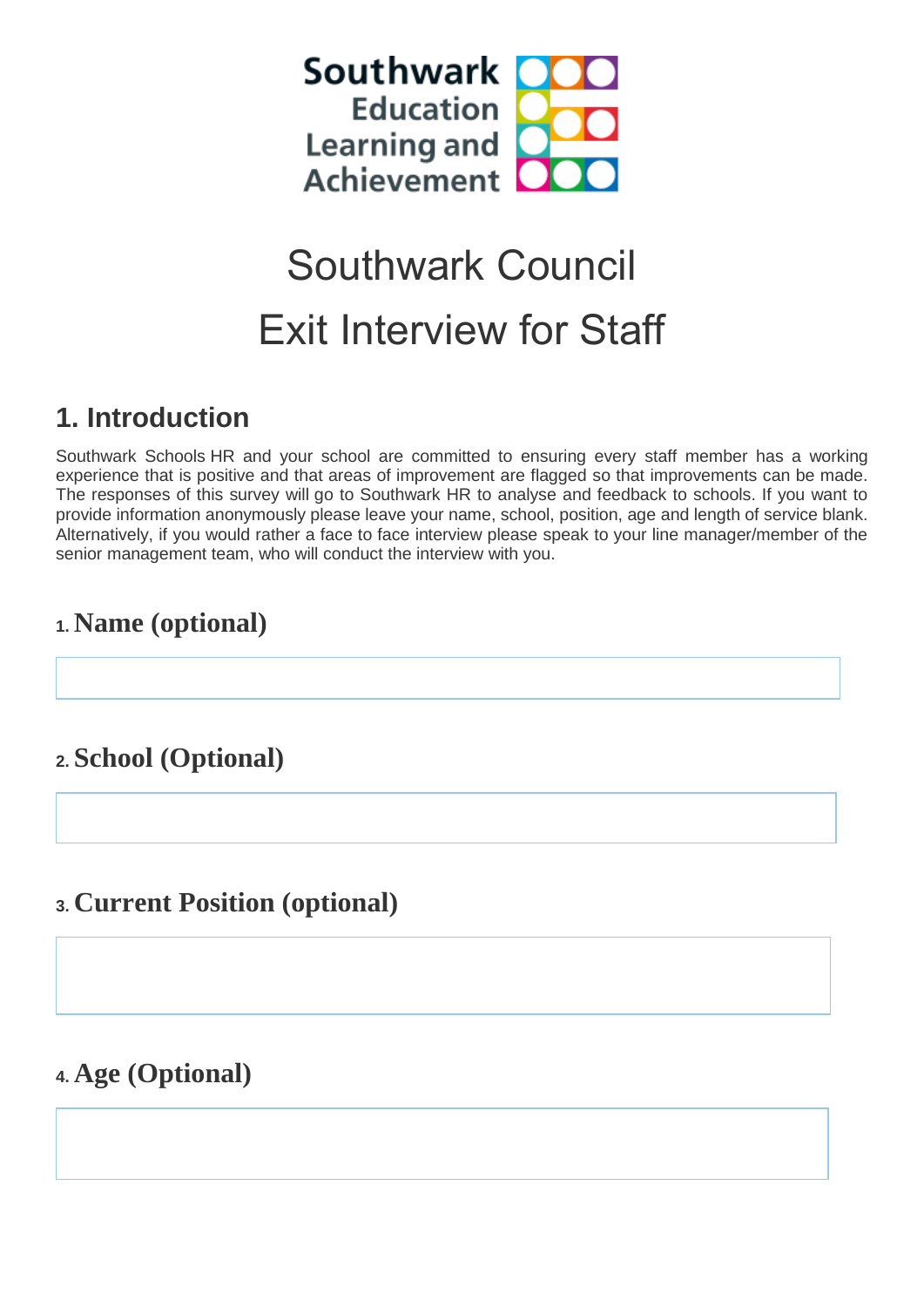## **5. Length of Service (Optional)**

#### **6. How would you rate the following at your school?**

**(Please use the comment box to explain the reasons for your answer) \***

|                    | Excellent | Good | Average | <b>Below Average</b> | Poor |
|--------------------|-----------|------|---------|----------------------|------|
| Pay                |           |      |         |                      |      |
| <b>Benefits</b>    |           |      |         |                      |      |
| Communication      |           |      |         |                      |      |
| Culture            |           |      |         |                      |      |
| Training           |           |      |         |                      |      |
| Induction          |           |      |         |                      |      |
| Career Development |           |      |         |                      |      |
| Work-Life Balance  |           |      |         |                      |      |
| Wellbeing          |           |      |         |                      |      |
| Leadership         |           |      |         |                      |      |
| Safeguarding       |           |      |         |                      |      |
| Comments:          |           |      |         |                      |      |
|                    |           |      |         |                      |      |
|                    |           |      |         |                      |      |

# **7. What did you like most about your job and why? \***

## **8. What do you like least about your job and why? \***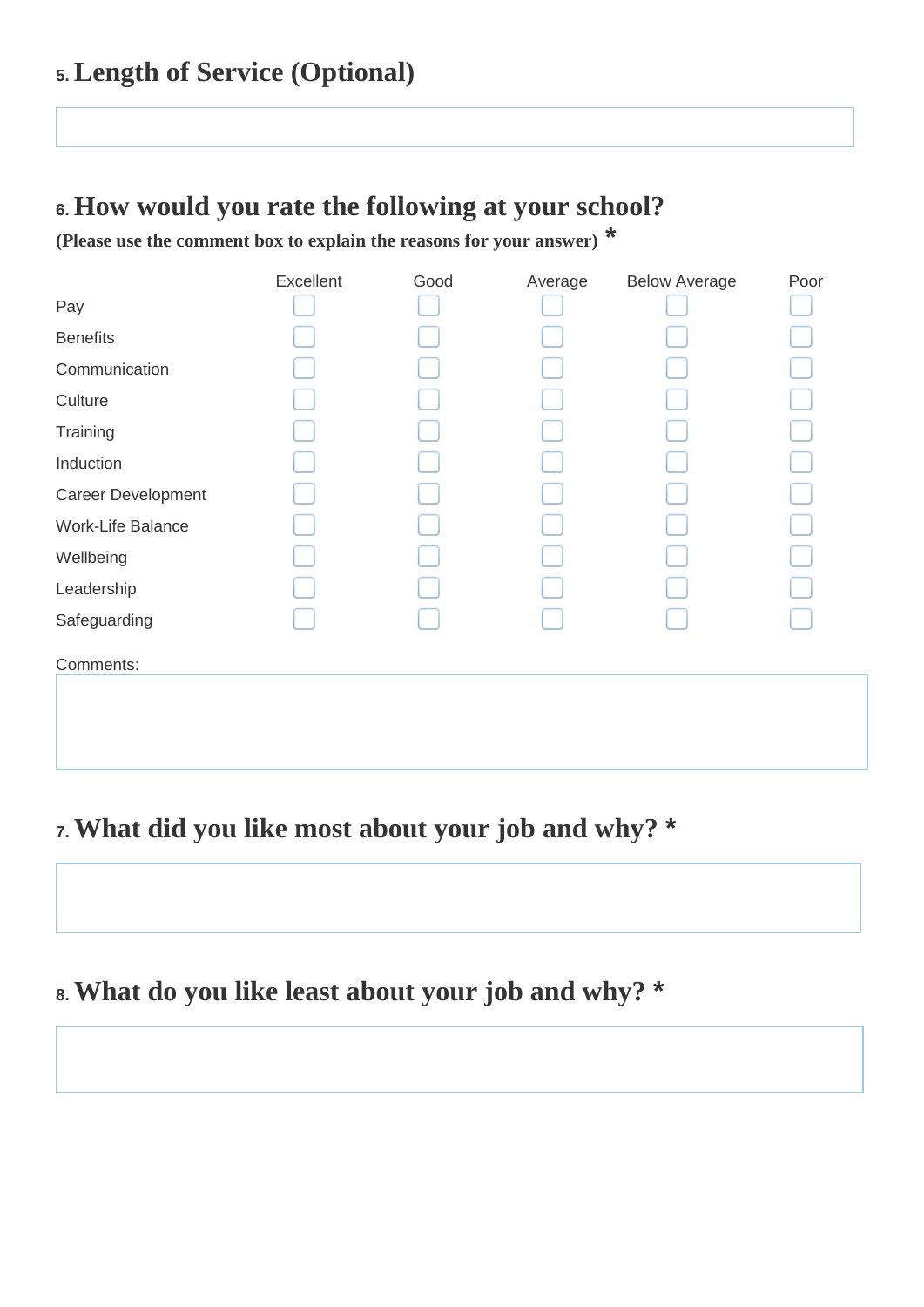# **9. Did you feel your job description matched your job role? Please outline your reasons if the answer is 'no' \***

#### **10. What are the reasons for you leaving your role? (please tick all boxes that are relevant and outline the reasons for your choices in the comment box) \***

| Pay/Benefits                                                 |  |  |  |
|--------------------------------------------------------------|--|--|--|
| <b>Career Development</b>                                    |  |  |  |
| Dissatisfaction with Type of Work                            |  |  |  |
| <b>Work-Life Balance</b>                                     |  |  |  |
| <b>Feeling Undervalued</b>                                   |  |  |  |
| Line Manager                                                 |  |  |  |
| Lack of Training                                             |  |  |  |
| No Employee Voice (no involvement in decisions/consultation) |  |  |  |
| Relationship with Colleagues                                 |  |  |  |
| Culture                                                      |  |  |  |
| Moving out of the area                                       |  |  |  |
| Retirement                                                   |  |  |  |
| Redundancy                                                   |  |  |  |
| III Health                                                   |  |  |  |
| Other (please specify):                                      |  |  |  |
| Comments:                                                    |  |  |  |

## **11. Please outline any suggestions you would have for the school**